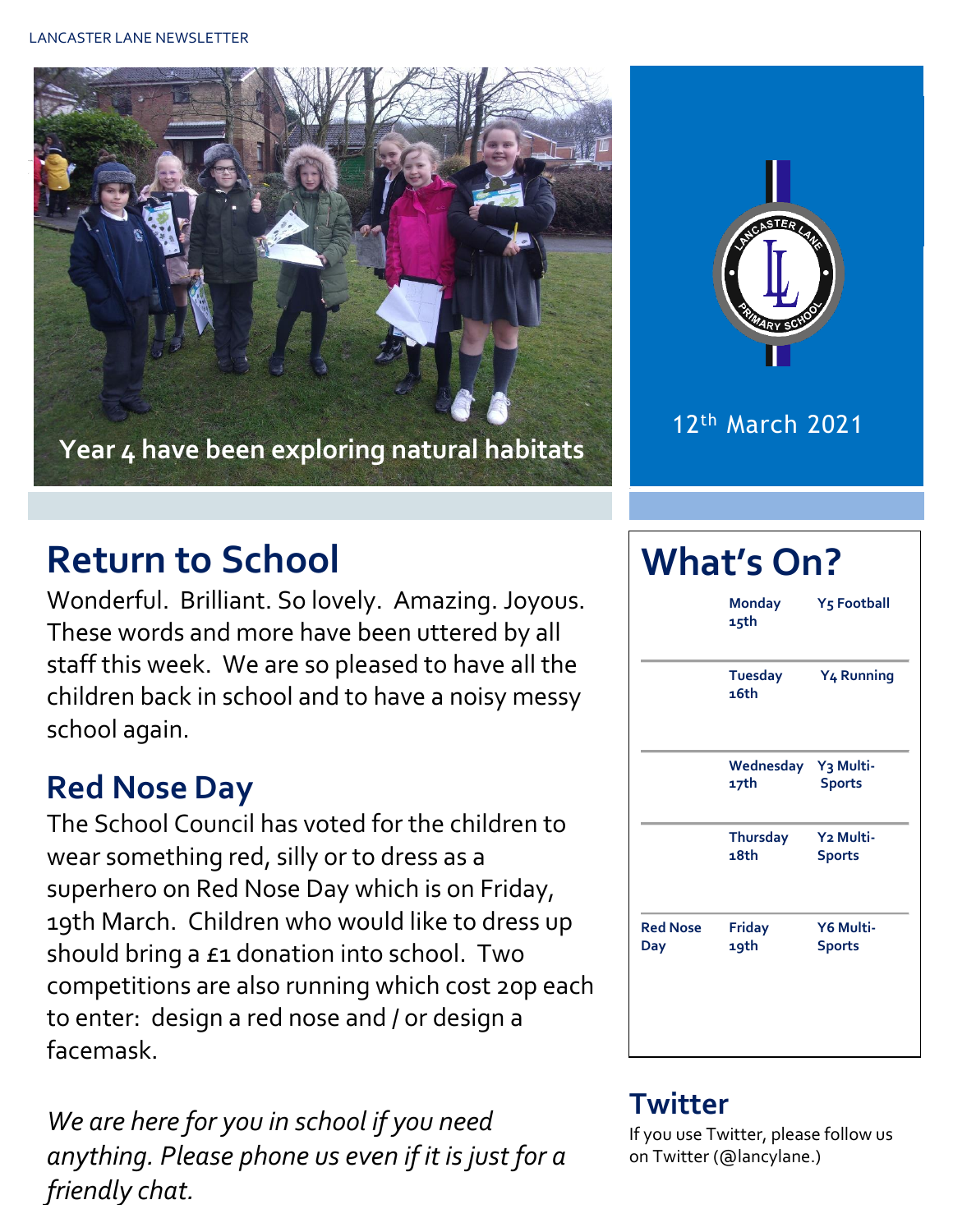# **Breakfast Club and Stoppers After School Club**

If you would like a place for your child at Breakfast Club for your child please email stoppers@lancasterlane.lancs.sch.uk or phone school and ask to speak to Mrs Tickle. Sessions are £3.50 and run from 7.45am -8.45am.

If you would like a place at Stoppers for your child please email stoppers@lancasterlane.lancs.sch.uk or phone school and ask to speak to Mrs Knight. Sessions are £8.10 and run from  $3.25$ pm –  $5.45$ pm

### **Litter Picking**

Two year 4 students were unhappy about the rubbish left on a local park. They decided to take action and clear it themselves! Well done to both of you – what a selfless thing to do.

### **Year 2**

Year 2 have been writing letters (examples attached). They were saddened to hear about pandas being on the endangered list and are hoping they can adopt one. To raise the money the children will be selling raffle tickets outside the school office after school from Monday to Thursday. They are priced at 25p for 1 and 5 for  $\epsilon$ 1. The winning raffle ticket will receive a chocolate hamper.

## **Start and End Times**

Here's a quick reminder that unless your child is attending Breakfast Club, they should be dropped off at school between 8.45am and 9.00am. The busiest and therefore most congested times are 8.45am and 3.15pm so if you can come after these times it would be appreciated. However, lessons START at 9am so your child should be in school for then and not arriving a few minutes after 9.

# **And finally ….**.

If you can't find the sunshine, be the sunshine!



The children have time for a board game after their breakfast.